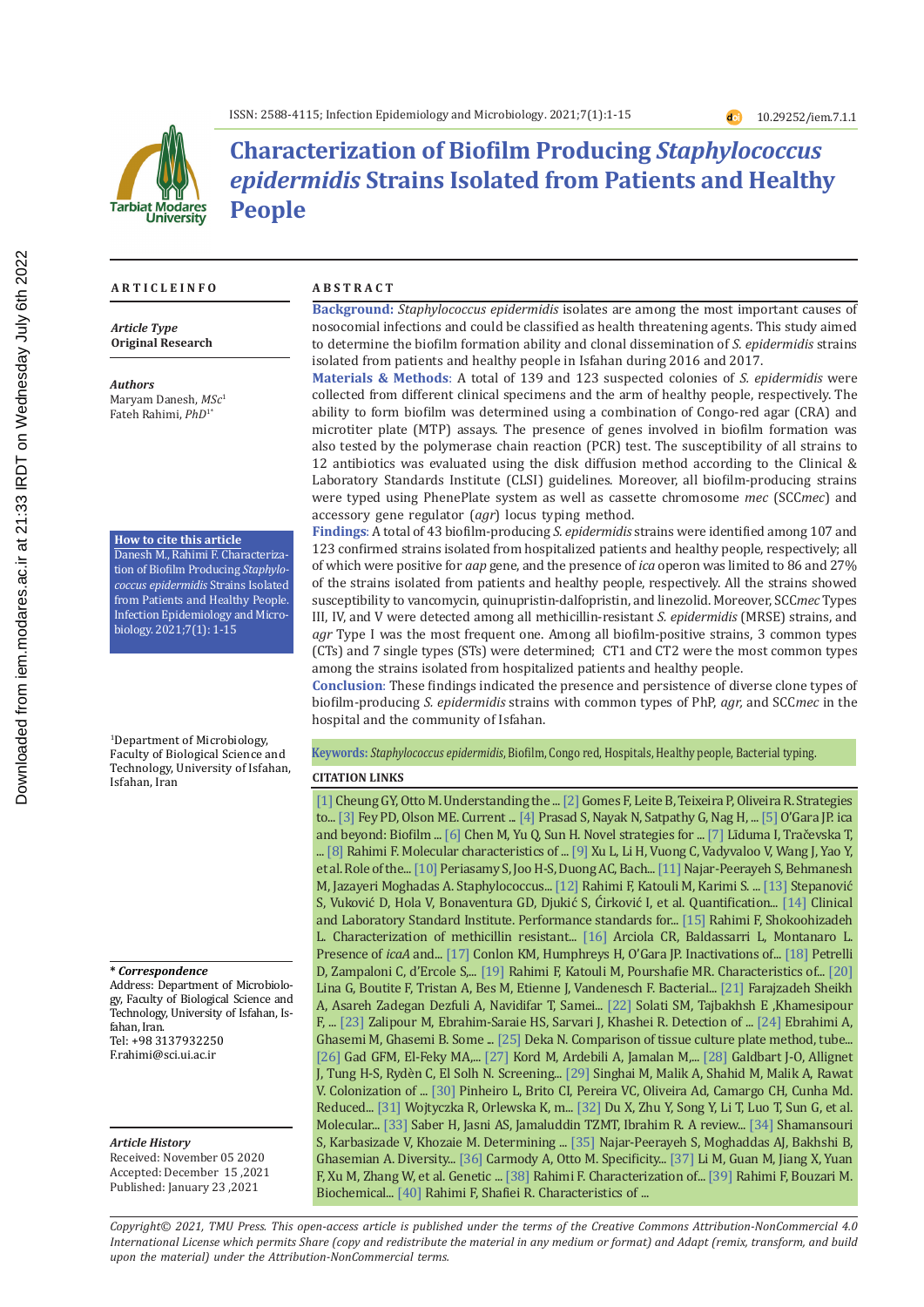#### **Introduction**

Coagulase-negative staphylococci are widely dispersed on the human body and are known as the major commensal bacterial microbiota. Among coagulase-negative staphylococci (CoNs), Staphylococcus epidermidis is the most common opportunistic pathogenic species often isolated from human skin, it mainly colonizes the nose, head, and armpit and is also associated with bacteremia and nosocomial infections, especially in patients using catheter or other medical devices  $[1-2]$ . For many years, S. epidermidis isolates were considered as common contaminant and noninfectious agents in laboratories [3], but during the past two decades, S. epidermidis and other coagulase-negative staphylococci have been considered among the most important causes of nosocomial infections and classified as health threatening agents [4]. Most infections caused by S. epidermidis are persistent and recurrent [5]. Underlying diseases, immunodeficiency disorders (e.g. leukemia, or other malignant cancers), and the use of indwelling devices such as urinary catheters, mechanical heart valves, intravascular catheters, and orthopedic implants increase the risk of infection with S. epidermidis<sup>[6]</sup>. Unlike S. aureus, S. epidermidis strains lack virulence factors, and the main cause of their pathogenicity is the ability to form biofilm on the surface of indwelling medical devices [7].

Bacterial biofilm formation mechanism of S. epidermidis strains consists in primary attachment via microbial surface components recognizing adhesive matrix molecules (MSCRAMM); the production of extracellular polymers, proliferation, and formation of microcolonies, which result in biofilm maturation; and finally biofilm shedding which is necessary for maintenance of the biofilm life cycle [8].

Polysaccharide intercellular adhesin (PIA) playsanimportantroleincell-to-celladhesion

and is essential for the production of biofilm by S. epidermidis isolates. luxS quorum sensing system controls exopolysaccharide formation through the regulation of ica gene which controls the production of PIA<sup>[9]</sup>. PIA synthesis is accomplished by the product of the chromosomal complex genes of *ica* operon. The *ica* operon consists of *icaA-D* and *icaR* genes, the expression of which is essential for PIA synthesis [8]. Accessory gene regulator (agr) locus is a general staphylococcal regulator involved in the secretion of surface proteins in response to auto-inducing peptides (AIPs) <sup>[10]</sup>. During biofilm formation, this system controls the primary attachment and final detachment of S. epidermidis cells. Isolates could be classified into three *agr* groups based on the sequence differences. Isolates belonging to one *agr* group could activate the *agr* response in isolates belonging to the same group, but inhibit the *agr* response in members belonging to the other groups [11]. **Objectives:** The aim of this study was to determine the biofilm formation ability of S. epidermidis strains isolated from patients and healthy people in Isfahan, Iran. Moreover, the antibiotic resistance patterns and clonal dissemination of these strains were also investigated.

#### **Materials and Methods**

**Isolation** and identification  $\alpha$ f  $\mathcal{S}$ epidermidis: During November 2016 to July 2017, a total of 139 suspected S. epidermidis isolates were collected from clinical specimens (blood, urine, abscess, wound, CSF, sputum, ascites) of patients in a referral hospital in Isfahan, Iran. Moreover, 100 healthy people (50 men and 50 women) were selected, and sampling was carried out from the skin of arm using a sterile swab. Healthy people had no symptoms of any infection and were not hospitalized during the past six months. All collected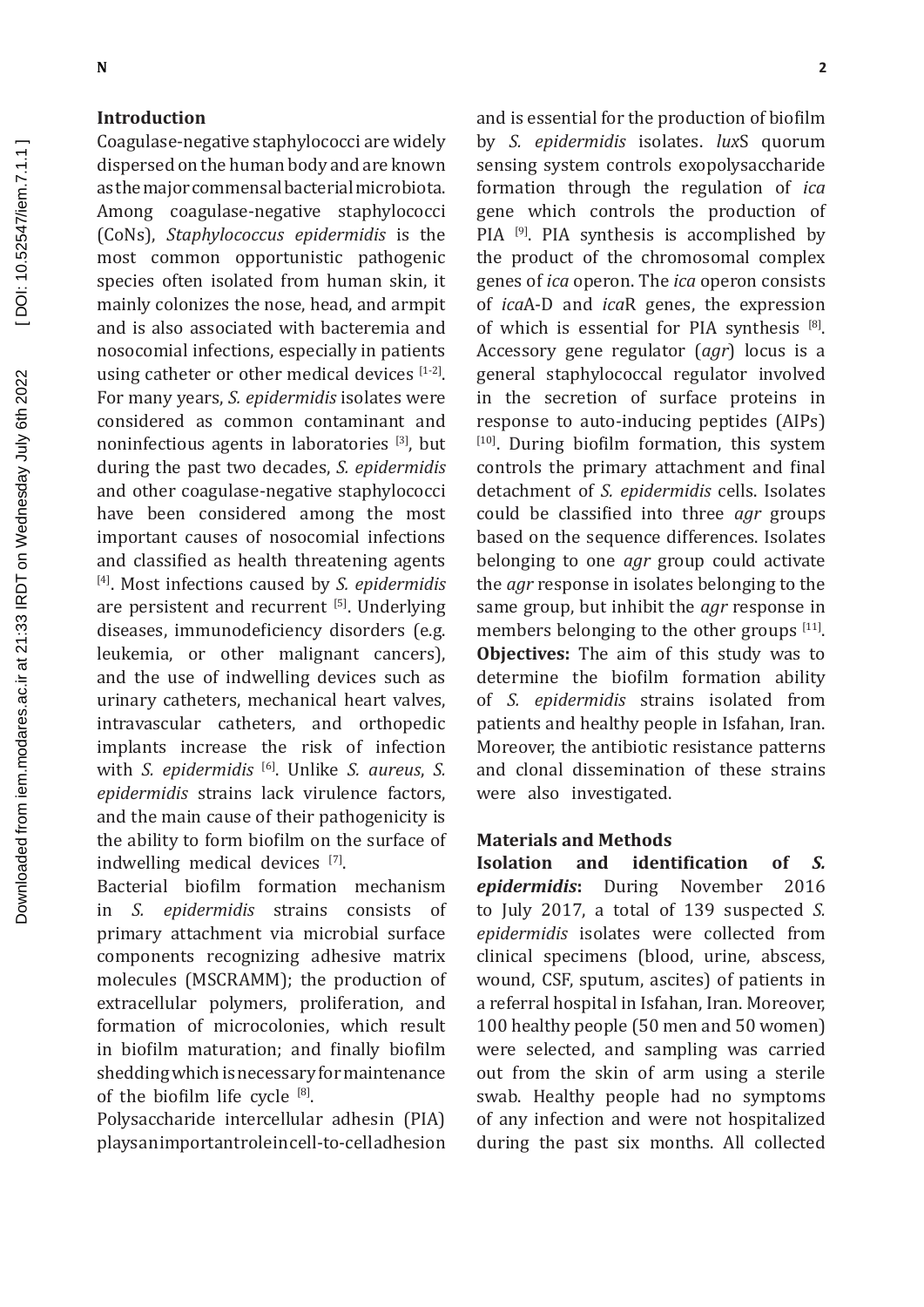samples were cultured on mannitol salt agar (Scharlau, Barcelona, Spain) medium and incubated at 37ºC for 48 hrs. After incubation, the suspected red colonies were cultured on brain heart infusion (BHI) agar (Scharlau, Barcelona, Spain) and identified at the species level by the polymerase chain reaction (PCR) test using specific primers for *gse*A gene (encode a serine protease) as described previously [8].

**Biofilm assay among** *S. epidermidis* **strains Qualitative biofilm assay by Congo-red agar method:** The qualitative Cong-red (CR) method was used to evaluate the ability of *S. epidermidis* isolates to form slime as described previously [8]. Briefly, bacteria were cultured on CR agar plates and incubated at 37 ˚C for 72 hrs. Bacterial colonies were classified as slime positive, suspected colonies, and slime negative strains based on their black, dark red, and red appearance, respectively [8]. *S. epidermidis* ATCC 35984 and *S. epidermidis*  ATCC 12228 were used as positive and negative controls [12].

**Quantitative biofilm assay by microtiter plate method**: To quantitate the biofilm formation capacity of *S. epidermidis* strains, crystal violet microtiter plate (MTP) method was employed according to Stepanović et al. [13]. For this purpose, a culture of bacteria in trypticase soy broth (TSB) (Biolife, Bolzano, Italy) containing 25% sucrose was prepared, and finally, the  $OD_{570}$  nm was measured using ELISA reader (Stat Fax 2100). Bacteria were classified into four groups based on the OD values as strong (4×ODc≤OD<sub>s</sub>), moderate (2×ODc*≤*OD<sup>s</sup> *≤*4×ODc), weak (ODc*≤*OD<sup>s</sup> *≤*2×ODc), and non (OD<sup>s</sup> *≤*ODc) biofilm-producing strains.<br>**Antimicrobial susceptil** 

**Antimicrobial susceptibility testing:** Antibiotic susceptibility of all *S. epidermidis* strains to 11 antibiotics was determined by the disk diffusion method according to the Clinical and Laboratory Standard

Institute guidelines  $[14]$ . The antibiotics tested in this study included cefoxitin (30 µg), chloramphenicol (30 µg), ciprofloxacin (5 µg), clindamycin (2 µg), erythromycin (15  $\mu$ g), gentamicin (10  $\mu$ g), linezolid (30  $\mu$ g), quinupristin-dalfopristin (15 µg), teicoplanin (30 µg), trimethoprim-sulfamethoxazole  $(23.5/1.25 \text{ µg})$ , and tetracycline  $(30 \text{ µg})$ (Neo-Sensitabs, Rosco, Denmark). Moreover, the susceptibility of *S. epidermidis* strains to vancomycin was measured by broth micro dilution assay according to CLSI recommendations [14].

**Detection of biofilm associated genes:** In this study, DNA of all bacteria was extracted using the boiling method according to the protocol described previously for *S. aureus* strains [15]. The biofilm producing strains were selected, and the presence of *ica* operon as well as *ica*A, *ica*B, *ica*C, *ica*D, IS*256,* and *aap* genes among which was detected by the PCR test using the specific primers introduced previously [16-18].

**Typing of biofilm producing strains:** Biofilm producing strains isolated from both sources in this study were typed by the PhP-CS plates (PhPlate AB, Stockholm, Sweden) system according to the manufacturer's instructions as described previously  $[15, 19]$ . **SCC***mec* **typing:** All cefoxitin-resistant strains were checked for the presence of *mecA* gene as published previously <sup>[19]</sup>. Moreover, all *mec*A positive strains were typed using multiplex-PCR assay by specific primers for SCCmec Types I-V<sup>[19]</sup>.

*agr* **typing:** To achieve the *agr* diversity among biofilm producing *S. epidermidis* strains, a multiplex-PCR assay using specific primers (*agr* Types I-III) was employed according to the previously published protocol [20].

**Statistical analysis:** GraphPad Prism software Version 5.0 (GraphPad Software) was employed for statistical analysis to evaluate data for univariate comparisons of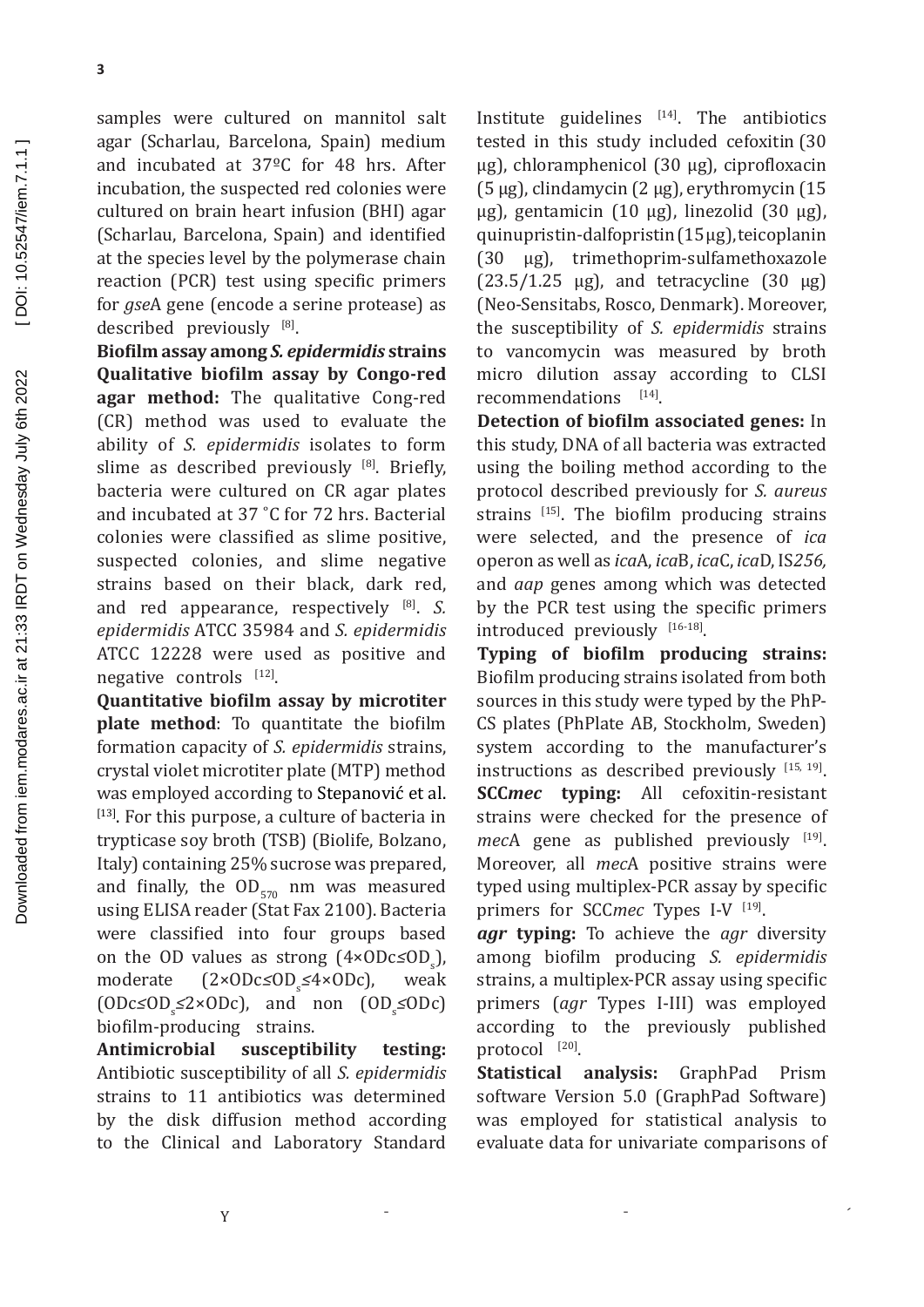categorical results by Fisher's exact test. A *p* value ≤ .05 was considered as statistically significant.

## **Findings**

**Identification of bacteria:** In this study, a total of 123 suspected red colonies isolated from healthy people were collected from mannitol salt agar medium. All the isolates were identified and confirmed as *S. epidermidis* strains using specific *gse*A primers. Moreover, out of the 139 suspected strains isolated from patients in the referral hospital, only 107 (77%) strains were confirmed as *S. epidermidis*, of which 75 (70%) strains were isolated from inpatients hospitalized for at least 72 hrs. No specific band was observed for 32 (23%) strains in PCR test.

Out of the 107 clinical strains, 56 (52%) and 51 (48%) strains were isolated from women and men, respectively. The distribution of *S. epidermidis* strains among females and males in different age groups is shown in Table 1. The findings revealed that the highest number of strains was isolated from patients in the age ranges of 61-70 and 31-40 years. On the other hand, 20% of *S. epidermidis* strains were isolated from men >70 years; also, among females, the highest frequencies of strains belonged to the patients less than1 year old and in the age range of 31-40 years. Moreover, no significant difference was observed among men and women in different age groups (Table 1). As shown in Table 2, 42% (n=45) and 35% (n=38) of strains were isolated from blood and urine cultures, respectively. The other strains (n=24, 22%) were isolated from wound, abscess, cerebrospinal fluid (CSF), peritoneal, sputum, and bronchus specimens. Moreover, 34% (n=36), 25%  $(n=27)$ , and  $14\%$   $(n=15)$  of the strains were also isolated from urology, emergency, and intensive care unit (ICU) wards, respectively. **Biofilm formation**

**Qualitative Congo-red agar assay:** Among 123 *S. epidermidis* strains isolated from healthy people, eight (7%) strains had black colonies and were slime positive. Moreover, three (2%) strains showed bright red colonies and were slime negative. Also, 112 strains (91%) had dark red colonies and classified as suspected colonies. On the

**Age (year) Females (%) Males (%) N (%) P Value**  $\leq$ 1  $\leq$  9 (16)  $\leq$  5 (9)  $\leq$  14 (13) .1989 1-10 6 (11)  $2(4)$  8 (7) .1046  $11-20$  2(4)  $2(4)$  4(4)  $1.0000$  $21-30$  6 (11)  $3(6)$  9 (8) .3106  $31-40$  9 (16)  $7(14)$  16 (15) .8433  $41-50$   $5(9)$   $7(14)$   $12(11)$  .3757  $51-60$   $7(13)$   $7(14)$   $14(13)$   $1.0000$ 61-70 8 (14) 8 (16) 16 (15) .8433  $70>$   $4(7)$   $10(20)$   $14(13)$  .0119 Total 56 (52) 51 (48) 107 .6715

**Table 1)** Distribution of *S. epidermidis* strains among males and females according to the age.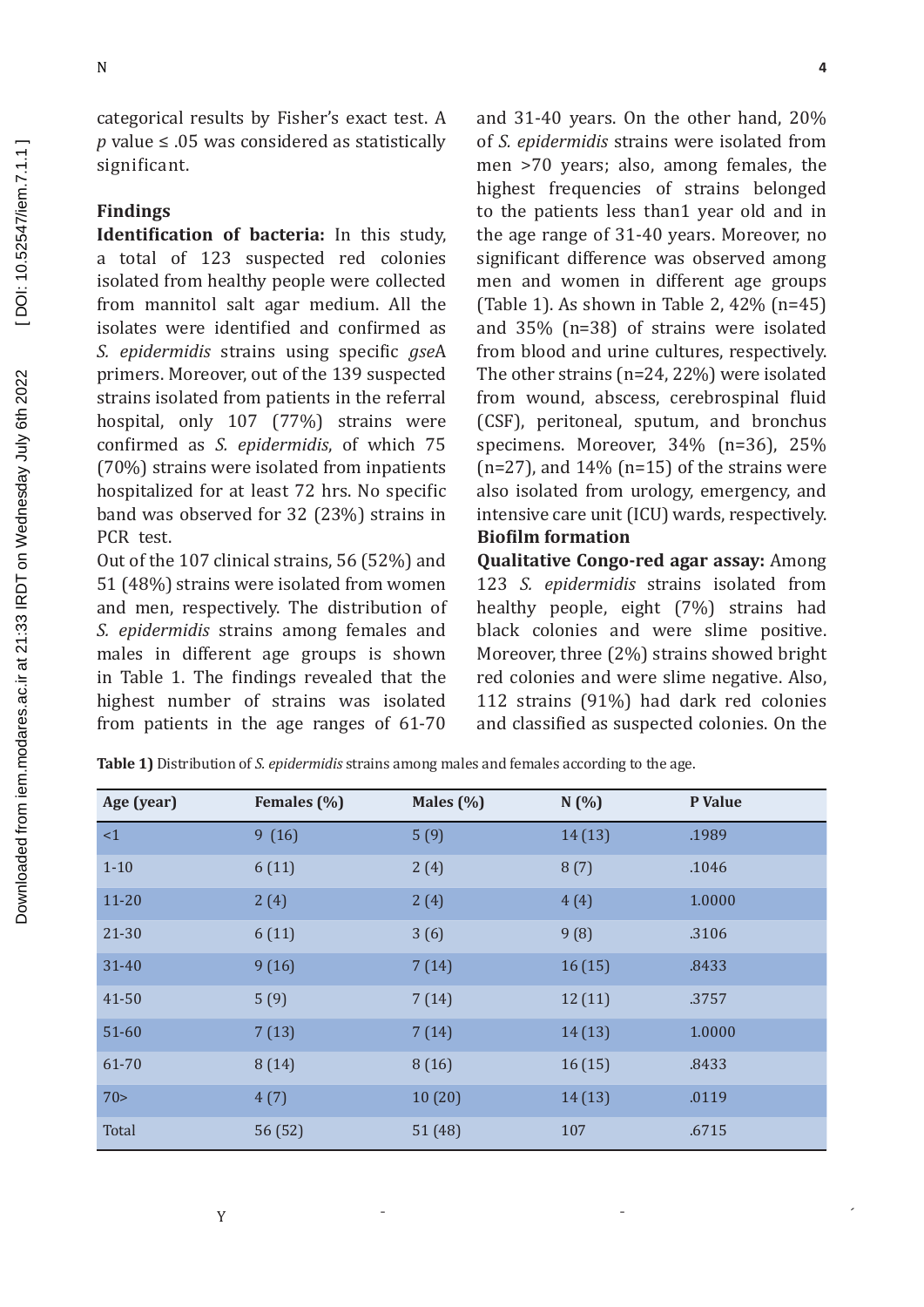

**Fig 1)** Frequency of biofilm producing *S. epidermidis* strains isolated from healthy people and patients by microtiter plate assay.

\*: Significant at *p* ≤ .0183, \*\*: Significant at *p* ≤ .0029, \*\*\*\*: Significant at *p* < .0001.

| Sample                              | <b>Urology</b> | Emergency    | <b>ICU</b>       | <b>NICU</b>    |                | Surgery Gynecology Internal |              | <b>Infectious</b><br>diseases |              |              | Respiratory Dermatology Gastroenterology n (%) |         |
|-------------------------------------|----------------|--------------|------------------|----------------|----------------|-----------------------------|--------------|-------------------------------|--------------|--------------|------------------------------------------------|---------|
| <b>Blood</b>                        | 15             | 17           | $6\,$            | $\overline{a}$ | $\overline{3}$ | $\mathbf{1}$                | $\mathbf{1}$ |                               |              |              | ×,                                             | 45 (42) |
| Urine                               | 21             | 6            | $\overline{4}$   | $\overline{4}$ | $\blacksquare$ | 2                           | $1\,$        |                               |              |              | ۰                                              | 38 (35) |
| Wounds                              |                |              | $\mathbf{1}$     | $\mathbf{1}$   | $\mathbf{1}$   | $\mathbf{1}$                |              | $\mathbf{1}$                  |              | $\mathbf{1}$ |                                                | 6(6)    |
| Abscess                             |                | $\mathbf{1}$ | $\mathbf{1}$     | $1\,$          | $\mathbf{1}$   | $1\,$                       | $\mathbf{1}$ |                               |              |              |                                                | 6(6)    |
| <b>CSF</b>                          |                | $\mathbf{1}$ | $\mathbf{1}$     |                | $\mathbf{1}$   |                             |              |                               |              |              |                                                | 3(3)    |
| Peritoneal<br>specimen              |                | $\mathbf{1}$ | $\mathbf{1}$     | $\mathbf{1}$   |                |                             |              |                               |              |              | $\mathbf{1}$                                   | 4(4)    |
| Sputum and<br>bronchus<br>specimens |                | $\mathbf{1}$ | $\mathbf{1}$     |                | $\overline{2}$ |                             |              |                               | $\mathbf{1}$ |              | ÷.                                             | 5(4)    |
| Total                               | 36(34%)        | 27(25%)      | $15(14\%)$ 9(8%) |                | 8(8%)          | 5(5%)                       | 3(3%)        | $1(1\%)$                      | 1(1%)        | $1(1\%)$     | $1(1\%)$                                       | 107     |

Abbreviations are: ICU, Intensive care unit; NICU, neonate intensive care unit; CSF, cerebrospinal fluid.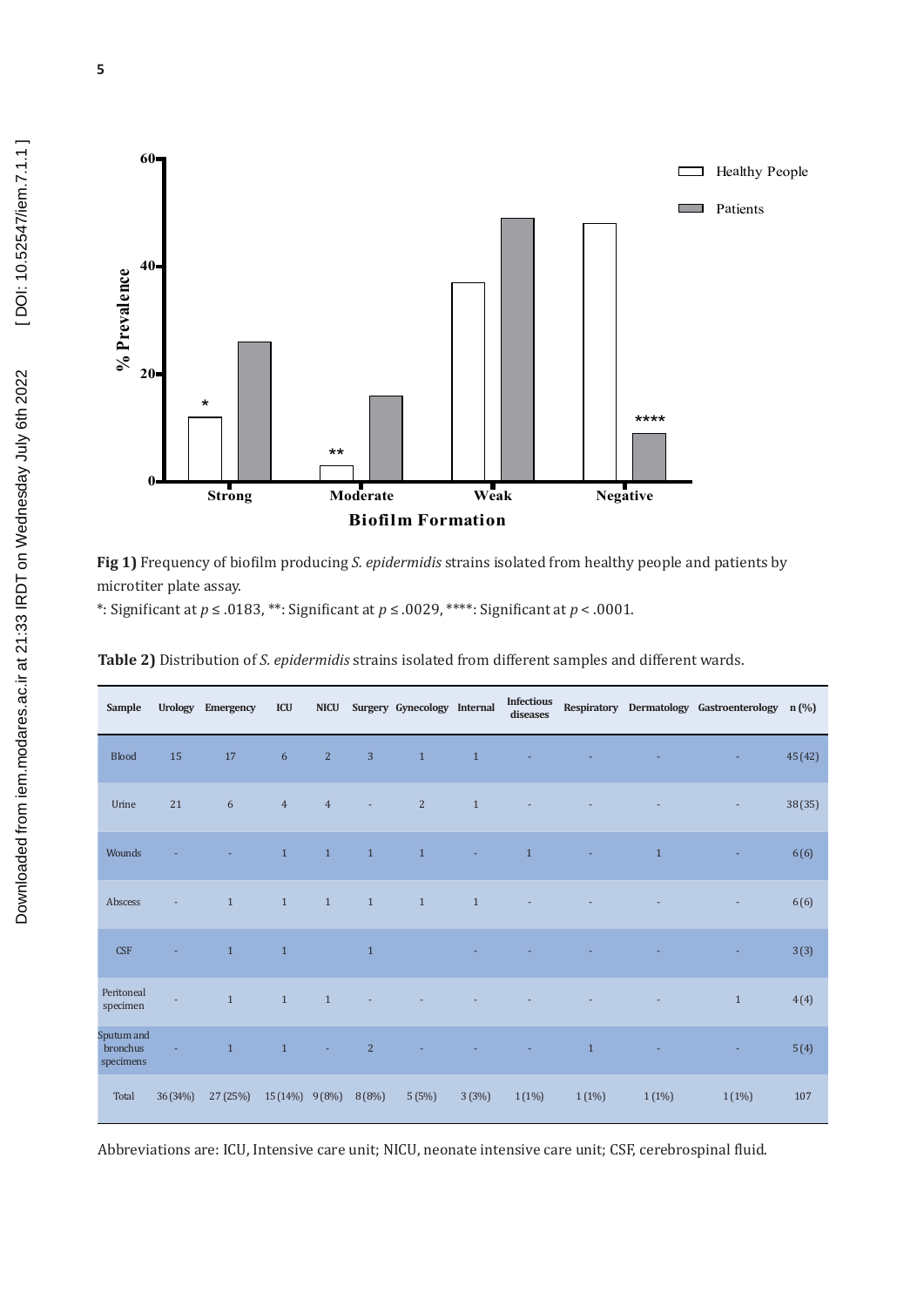#### ] } . o u ( } Œ u  $\ddot{\mathbf{S}}$ . }expid[evrmidis

| <b>Biofilm-Associated Genes</b> | Clinical Isolates (%) | Healthy Isolates (%) | P Value |
|---------------------------------|-----------------------|----------------------|---------|
| icaA                            | 19 (68)               | 4(27)                | < .0001 |
| icab                            | 10(36)                | 4(27)                |         |
| icaC                            | $\mathbf{0}$          | $\mathbf{0}$         |         |
| icab                            | 19 (68)               | 4(27)                | < .0001 |
| <b>IS256</b>                    | 2(7)                  | $\mathbf{0}$         | .0140   |
| Aap                             | 28 (100)              | 15 (100)             |         |
| <i>ica operon</i>               | 24 (86)               | 4(27)                | < .0001 |
| agr type I                      | 18 (64)               | 11(74)               | .1686   |
| agr type II                     | 7(25)                 | 2(13)                | .0464   |
| agr type III                    | 3(11)                 | 2(13)                | .8282   |

Table 3) The prevalence of genes involved in biofilm formation among clinical isolates and healthy people.

Table 4) Frequency of antibiotic resistance percentage of S. epidermidis strains isolated from healthy people and patients.

| <b>Antibiotics</b> |              | <b>All Strains</b>        | <b>Biofilm Positive</b> |                           |  |  |
|--------------------|--------------|---------------------------|-------------------------|---------------------------|--|--|
|                    | Patients (%) | <b>Healthy People (%)</b> | Patients (%)            | <b>Healthy People (%)</b> |  |  |
| E                  | 92 (86)****  | 47 (38)                   | 22 (79)                 | 12 (80)                   |  |  |
| <b>CIP</b>         | $31(29)$ **  | 14(11)                    | 17(61)                  | 9(60)                     |  |  |
| CD                 | 72 (67)****  | 20(16)                    | 14 (50)                 | $10(67)$ *                |  |  |
| <b>FOX</b>         | 56 (52)****  | 28 (23)                   | 25 (89)****             | 9(60)                     |  |  |
| T                  | 49 (46)****  | 22(18)                    | 15 (54)                 | 7(47)                     |  |  |
| <b>TS</b>          | 44 (41)      | 36 (29)                   | 13 (46)                 | $11 (73)$ ***             |  |  |
| GM                 | 32 (30)****  | 9(7)                      | 19 (68)****             | 4(27)                     |  |  |
| $\mathsf C$        |              |                           |                         |                           |  |  |
| <b>VAN</b>         |              |                           |                         |                           |  |  |
| TE                 |              |                           |                         |                           |  |  |
| <b>SYN</b>         |              |                           |                         |                           |  |  |
| <b>LZD</b>         |              |                           |                         |                           |  |  |

Abbreviations are: E, erythromycin; CIP, ciprofloxacin; CD, clindamycin; FOX, cefoxitin; T, tetracycline; TS, trimethoprim-sulfamethoxazole; GM, gentamicin; C, chloramphenicol; VAN, vancomycin; TE, teicoplanin; SYN, quinupristin-dalfopristin; LZD, linezolid.

: Significant at  $p \le 0.0214$ , ": Significant at  $p \le 0.0024$ , "": Significant at  $p \le 0.002$ , "": Significant at  $p < 0.001$ .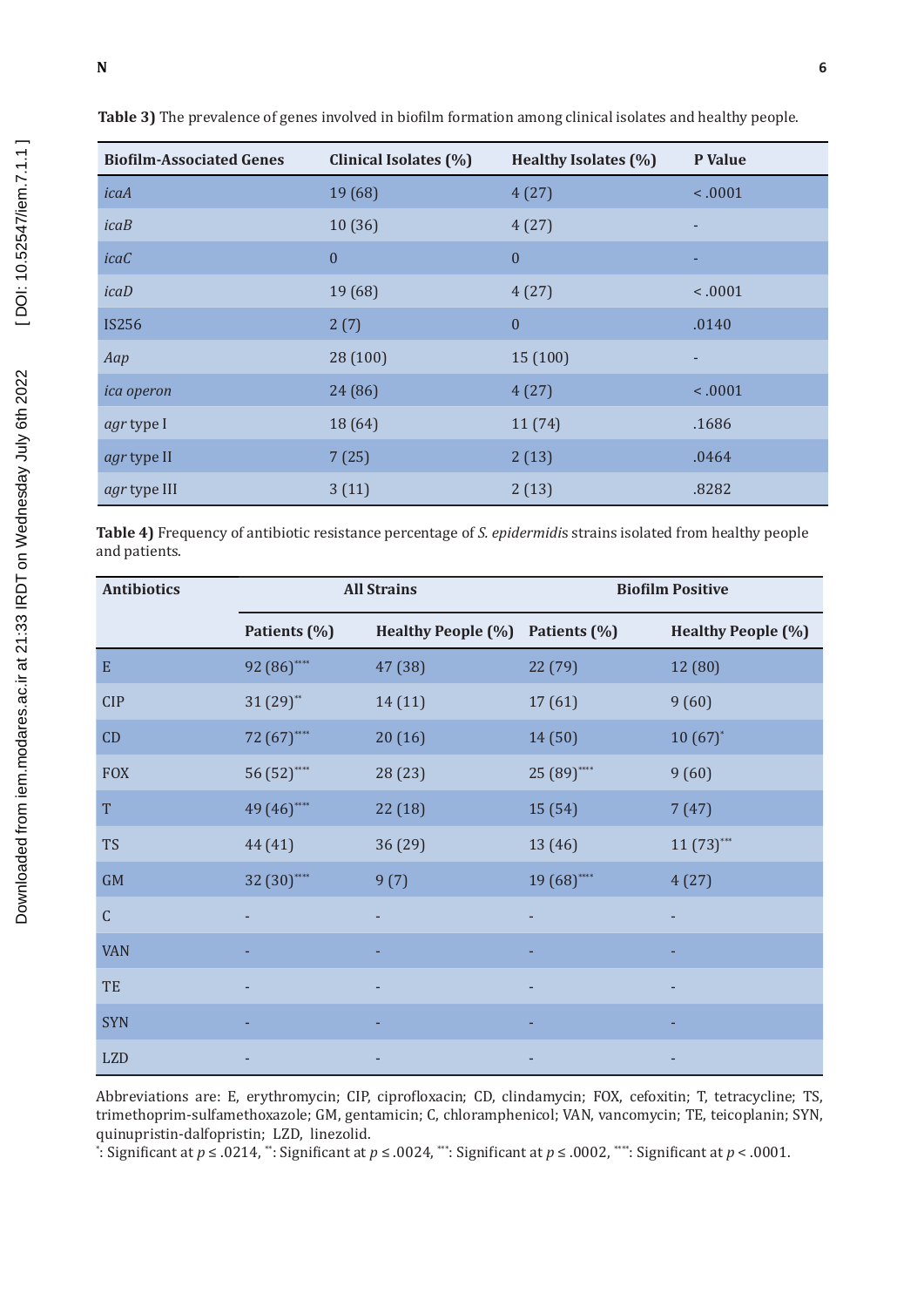Dendrogram of S. epidermidis Strains Isolated from Healthy Individuals and Clinical Sample

File: 1.ad No. of tests: 24 Method: U ID level: 0.975 Date: 10/31/2018 Samples: 43 Co-phenetic corr. 0.875 Di: 0.700 (True Di: 0.796)



other hand, 23 (21%) strains isolated from the clinical samples were able to produce slime and black colonies, and also four (4%) strains were slime negative. Furthermore, 75% (n=80) of the strains produced dark red colonies.

**Quantitative microtiter plate assay:** The results of MTP assay revealed that 12%  $(n=15)$  and  $26\%$   $(n=28)$  of the strains isolated from healthy people and patients were able to attach to the polystyrene plates and were biofilm positive, respectively (Fig. 1). On the other hand, the rate of non-biofilm producing strains isolated from healthy people was significantly higher than those isolated from patients (*p* < .0001). Among all 28 (26%) biofilm-positive strains isolated from patients, 14 (50%), 8 (29%), and 2 (7%) strains were isolated from blood, urine, and wound samples, respectively. Moreover, the biofilm-producing strains were isolated from patients in surgery (25%, n=7), neonate intensive care unit (NICU) (21%, n=6), emergency (21%, n=6), urology (14%, n=4), ICU (7%, n=2), internal (7%, n=2) and gynecology (4%, n=1) wards. Furthermore, in this study, 6 (21%) strains were isolated from outpatients, and 22 (79%) were from inpatients.

**Detection of biofilm associated genes and**  *agr* **typing:** Among the 28 biofilm-producing *S. epidermidis* clinical strains, *aap* gene was the most prevalent gene detected in all the strains (Table 3). Moreover, *ica* operon was present in 86% of clinical strains, and the prevalence of *ica*A and *ica*D was 68% (19 strains). On the other hand, all of the 15 strains isolated from healthy people were positive for *aap* gene, but *ica*A, *ica*B, and *ica*D genes were present in 27% (n=4) of the strains. Furthermore, none of the biofilmproducing strains harbored the *ica*C gene, and the presence of IS*256* transposon gene was limited to clinical isolates.

The results of *agr* typing revealed the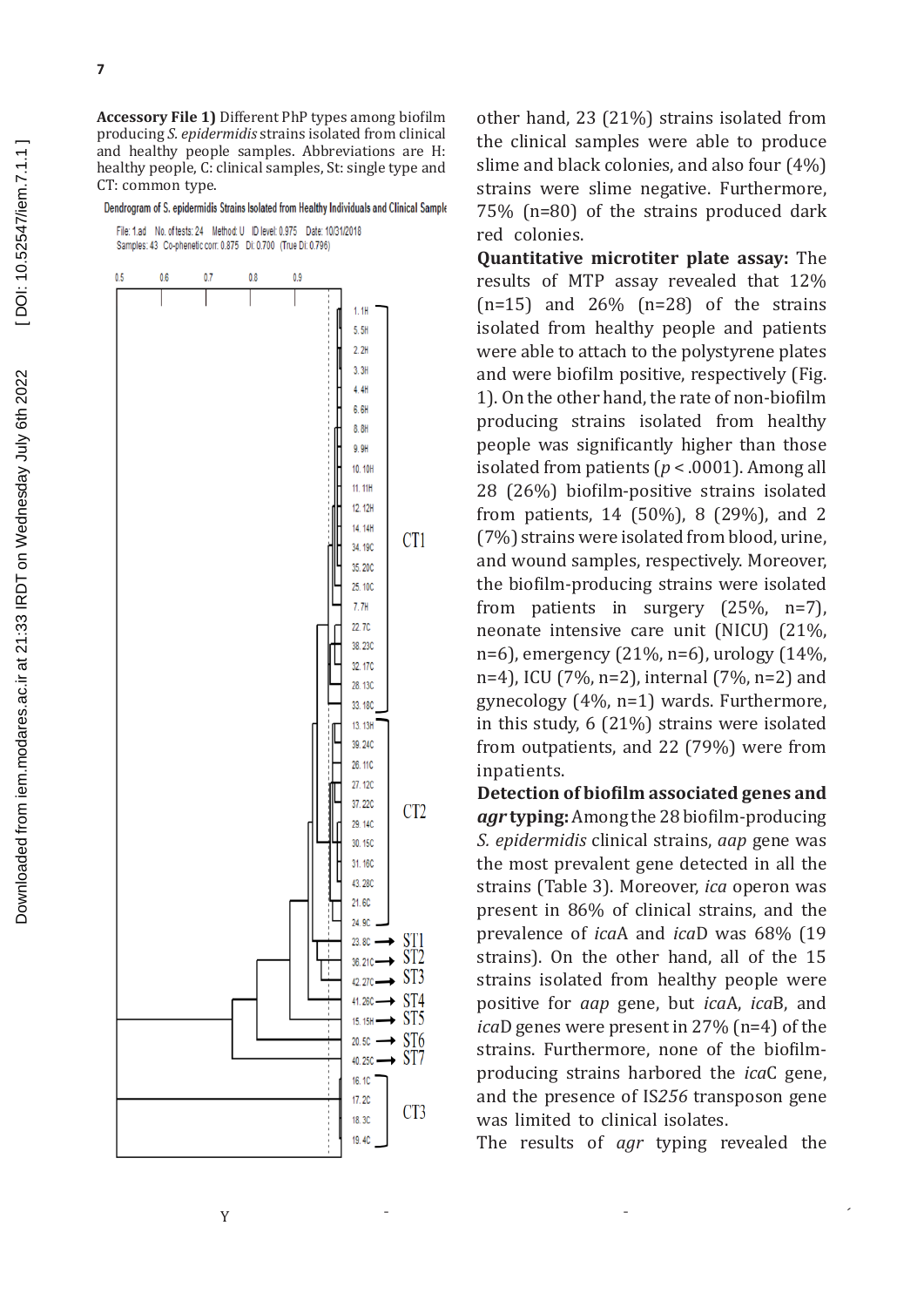## ] } . o u ( } Œ u  $\ddot{\mathbf{S}}$ . }expid|extmidis

Table 5) Prevalence of different PhP types among biofilm producing S. epidermidis strains isolated from healthy people and clinical samples.

| <b>PhP Types</b> | <b>Source</b> | ica operon                       | icaA                             | icaD                             | aap                              | agr type                  | <b>IS256</b>   | Cefoxitin resistant              | <b>SCCmec type</b>        |
|------------------|---------------|----------------------------------|----------------------------------|----------------------------------|----------------------------------|---------------------------|----------------|----------------------------------|---------------------------|
| CT1              | Healthy       | $\pm$                            | $+$                              | $\pm$                            | $+$                              | $\boldsymbol{\mathrm{I}}$ |                | $\pm$                            | $\rm III$                 |
| CT1              | Healthy       | $\pm$                            | $\begin{array}{c} + \end{array}$ | $\begin{array}{c} + \end{array}$ | $\begin{array}{c} + \end{array}$ | $\bf I$                   | L,             | $\begin{array}{c} + \end{array}$ | $\rm III$                 |
| CT1              | Healthy       | $\overline{\phantom{a}}$         | ÷                                | ÷                                | $\ddot{}$                        | $\bf I$                   | ÷              | ÷                                | ÷,                        |
| CT1              | Healthy       | $\blacksquare$                   | L,                               | ÷,                               | $\begin{array}{c} + \end{array}$ | $\bf I$                   | ÷,             | $\begin{array}{c} + \end{array}$ | $\rm III$                 |
| CT1              | Healthy       | ۳                                |                                  |                                  | $\begin{array}{c} + \end{array}$ | $\rm I$                   |                | $\begin{array}{c} + \end{array}$ | $\rm III$                 |
| CT1              | Healthy       | $\overline{\phantom{a}}$         |                                  | ÷,                               | $\begin{array}{c} + \end{array}$ | $\rm I$                   |                | ÷                                | ÷                         |
| CT1              | Healthy       |                                  |                                  |                                  | $+$                              | $\mathbf{I}$              |                |                                  |                           |
| CT1              | Healthy       | $\blacksquare$                   |                                  | L,                               | $\begin{array}{c} + \end{array}$ | $\rm I$                   |                |                                  |                           |
| CT1              | Healthy       | ä,                               |                                  | L,                               | $+$                              | $\mathbf{I}$              |                |                                  |                           |
| CT1              | Healthy       | $\pm$                            | $\begin{array}{c} + \end{array}$ | $\begin{array}{c} + \end{array}$ | $\begin{array}{c} + \end{array}$ | $\mathbf I$               | $\overline{a}$ | $\begin{array}{c} + \end{array}$ | $\rm III$                 |
| CT1              | Healthy       | ÷,                               |                                  | L,                               | $+$                              | $\bf I$                   |                | $\pm$                            | $III$                     |
| CT1              | Healthy       | $\blacksquare$                   |                                  | L,                               | $+$                              | $\bf I$                   |                | ÷,                               | ÷.                        |
| CT1              | Healthy       | ÷,                               | ÷,                               | ÷                                | $+$                              | $\rm I$                   | ä,             | $\pm$                            | $\rm III$                 |
| CT1              | Clinic        | $\begin{array}{c} + \end{array}$ | $\begin{array}{c} + \end{array}$ | $\begin{array}{c} + \end{array}$ | $\begin{array}{c} + \end{array}$ | $\bf I$                   | -              | ÷,                               | ÷,                        |
| CT1              | Clinic        | $\begin{array}{c} + \end{array}$ | Ŧ                                | $\ddot{}$                        | $+$                              | $\bar{\text{I}}$          | ÷,             | $+$                              | $\rm III$                 |
| CT1              | Clinic        | $\pm$                            |                                  | L,                               | $+$                              | $\overline{\rm II}$       | $\ddot{}$      | $\boldsymbol{+}$                 | $\rm III$                 |
| CT1              | Clinic        | $\pm$                            | $\ddot{}$                        | $+$                              | $\pm$                            | $\rm I$                   | L,             | $+$                              | $\rm III$                 |
| CT1              | Clinic        | $\pm$                            | $\ddot{}$                        | $+$                              | $\begin{array}{c} + \end{array}$ | $\bf I$                   |                | $\begin{array}{c} + \end{array}$ | $\rm III$                 |
| CT1              | Clinic        | $\ddag$                          | Ŧ,                               | $\pm$                            | $+$                              | $\rm I$                   |                | $\pm$                            | $\rm III$                 |
| CT1              | Clinic        | $\pm$                            | $\begin{array}{c} + \end{array}$ | $\begin{array}{c} + \end{array}$ | $\begin{array}{c} + \end{array}$ | $\overline{\rm II}$       |                | $\begin{array}{c} + \end{array}$ | $\rm III$                 |
| CT1              | Clinic        | $\ddag$                          | ÷,                               | ÷,                               | $\ddot{}$                        | $\rm I$                   |                | $\pm$                            | $\rm III$                 |
| CT <sub>2</sub>  | Healthy       | $\boldsymbol{+}$                 | $\begin{array}{c} + \end{array}$ | $\begin{array}{c} + \end{array}$ | $\begin{array}{c} + \end{array}$ | III                       |                | $\begin{array}{c} + \end{array}$ | $\rm III$                 |
| CT <sub>2</sub>  | Clinic        | ÷                                | ٠                                | Ξ                                | $\begin{array}{c} + \end{array}$ | $\rm II$                  | ÷              | ÷                                | ÷,                        |
| CT <sub>2</sub>  | Clinic        | $\boldsymbol{+}$                 | $\begin{array}{c} + \end{array}$ | $\boldsymbol{+}$                 | $\begin{array}{c} + \end{array}$ | $\rm I$                   | ÷,             | $\begin{array}{c} + \end{array}$ | $\rm III$                 |
| CT <sub>2</sub>  | Clinic        | $\begin{array}{c} + \end{array}$ | $\ddot{}$                        | $+$                              | $+$                              | $\rm I$                   |                | $+$                              | $\rm III$                 |
| CT <sub>2</sub>  | Clinic        | $\boldsymbol{+}$                 | $\ddot{}$                        | $\begin{array}{c} + \end{array}$ | $\begin{array}{c} + \end{array}$ | $\mathbf{I}$              | L,             | $+$                              | $\rm III$                 |
| CT <sub>2</sub>  | Clinic        | $\pm$                            | ÷                                | $+$                              | $+$                              | $\bar{\text{I}}$          |                | $+$                              | $\rm III$                 |
| CT <sub>2</sub>  | Clinic        | $\boldsymbol{+}$                 | $\begin{array}{c} + \end{array}$ | $\begin{array}{c} + \end{array}$ | $\begin{array}{c} + \end{array}$ | $\bf I$                   |                | $\boldsymbol{+}$                 | $\rm III$                 |
| CT <sub>2</sub>  | Clinic        | $\pm$                            | $\ddot{}$                        | $+$                              | $+$                              | $\mathbf I$               |                | $+$                              | III                       |
| CT <sub>2</sub>  | Clinic        | $\ddot{}$                        |                                  | $\ddot{}$                        | $\ddot{}$                        | П                         |                | $+$                              | Ш                         |
| CT <sub>2</sub>  | Clinic        | $\pm$                            |                                  |                                  | $\pm$                            | $\bf I$                   |                | $+$                              | $\rm III$                 |
| CT <sub>2</sub>  | Clinic        | $\color{red}{+}$                 |                                  | L,                               | $\boldsymbol{+}$                 | $\rm I$                   | ÷,             | $\pm$                            | $\rm III$                 |
| CT3              | Clinic        | ÷.                               |                                  | ÷                                | $\pm$                            | $\rm I$                   | L,             | ÷.                               | $\omega_{\rm c}$          |
| CT <sub>3</sub>  | Clinic        | $\, +$                           | $\ddot{}$                        | $\boldsymbol{+}$                 | $\ddag$                          | $\rm I$                   | ÷,             | $\pm$                            | $\rm III$                 |
| CT3              | Clinic        | $\ddag$                          | $\ddot{}$                        | $+$                              | $\pm$                            | $\rm I$                   |                | $\pm$                            | $\rm III$                 |
| CT3              | Clinic        | $\boldsymbol{+}$                 | $\ddot{}$                        | $\boldsymbol{+}$                 | $\ddag$                          | $\rm I$                   |                | $\pm$                            | $\rm III$                 |
| ST <sub>1</sub>  | Healthy       | ÷                                |                                  | ÷,                               | $\pm$                            | $\rm III$                 | L,             | $\pm$                            | ${\rm IV}$                |
| ST <sub>2</sub>  | Clinic        | $\overline{\phantom{a}}$         |                                  |                                  | $\boldsymbol{+}$                 | $\rm III$                 |                | $+$                              | ${\rm IV}$                |
| ST <sub>3</sub>  | Clinic        | ÷,                               | ÷,                               | ÷,                               | $\pm$                            | $\mathbf I$               | $\pm$          | $\pm$                            | ${\rm IV}$                |
| ST <sub>4</sub>  | Clinic        | $\, +$                           | $\boldsymbol{+}$                 | $\boldsymbol{+}$                 | $^{\mathrm{+}}$                  | $\rm III$                 | L,             | $\pm$                            | ${\rm IV}$                |
| ST <sub>5</sub>  | Clinic        | $\ddag$                          | $\ddot{}$                        | $+$                              | $\pm$                            | $\rm III$                 | ۳              | $+$                              | ${\rm IV}$                |
| ST <sub>6</sub>  | Clinic        | $\, +$                           | $\boldsymbol{+}$                 | $\boldsymbol{+}$                 | $^{\mathrm{+}}$                  | $\rm II$                  | -              | $\pm$                            | ${\rm IV}$                |
| ST7              | Clinic        | $\pm$                            |                                  |                                  | $\pm$                            | $\rm II$                  | L,             | $\pm$                            | $\ensuremath{\mathsf{V}}$ |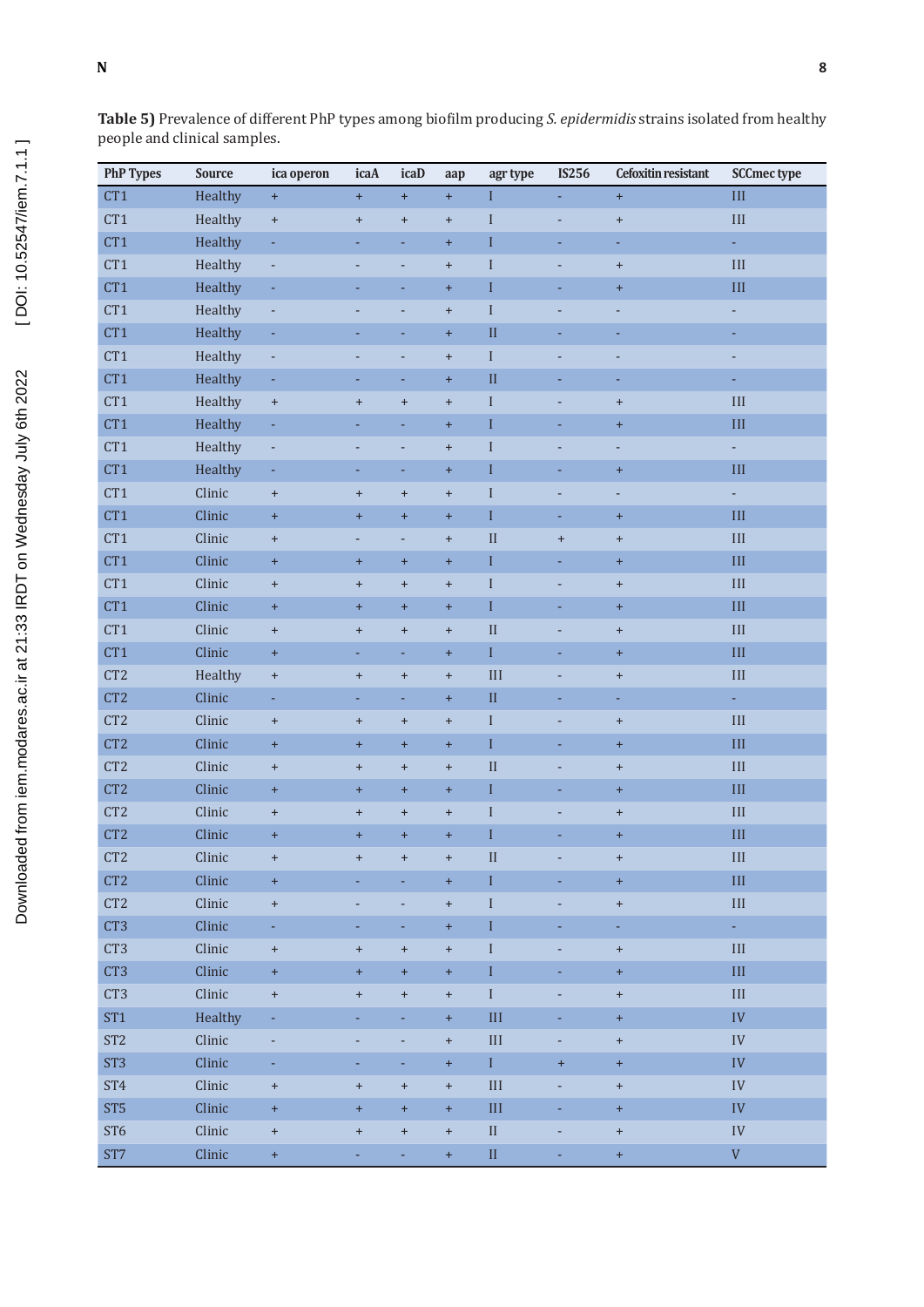Accessory File 2) Primers used in this study.

| <b>Primer</b>     | Sequence (5' to 3')                      | Size (bp) | Reference |
|-------------------|------------------------------------------|-----------|-----------|
| $g$ seA-F         | <b>ATGAAAAAGAGATTTTTATCT</b>             |           |           |
| gseA-R            | <b>GTTTGGTGACACTCTTAAG</b>               | 504       | [8]       |
| icaA-F            | TCTCTTGCAGGAGCAATCAA                     |           |           |
| icaA-R            | TCAGGCACTAACATCCAGCA                     | 188       | $[14]$    |
| icaB-F            | ATGGCTTAAAGCACACGACGC                    |           |           |
| $icaB-R$          | <b>TATCGGCATCTGGTGTGACAG</b>             | 527       | $[15]$    |
| icaC-F            | <b>ATAAACTTGAATTAGTGTATT</b>             |           |           |
| icaC-R            | ATATATAAAACTCTCTTAACA                    | 990       | $[15]$    |
| icaD-F            | ATGGTCAAGCCCAGACAGAG                     |           |           |
| $ica$ D-R         | CGTGTTTTCAACATTTAATGCAA                  | 198       | $[14]$    |
| $ica-F$           | <b>CTCGAATTTGTTACATACTAG</b>             |           |           |
| $ica-R$           | CCATAGCTTGAATAAGGGAC                     |           | $[16]$    |
| $IS256-F$         | GCGCAGCTTTACGACACGTGTAGGC                |           |           |
| $IS256-R$         | CATGAAGCCGATAATTTCACGGTCGCC              | 409       | $[15]$    |
| aap-F             | <b>ATACAACTGGTGCAGATGGTTG</b>            |           |           |
| aap-R             | <b>GTAGCCGTCCAAGTTTTACCAG</b>            | 399       | $[15]$    |
| SCCmec type I-F   | GCTTTAAAGAGTGTCGTTACAGG                  |           |           |
| SCCmec type I-R   | <b>GTCTCTCATAGTATGACGTCC</b>             | 613       | $[17]$    |
| SCCmec type II-F  | CGTTGAAGATGATGAAGCG                      |           |           |
| SCCmec type II-R  | CGAAATCAATGGTTAATGGACC                   | 398       | $[17]$    |
| SCCmec type III-F | <b>CCATATTGTGTACGATGCG</b>               |           |           |
| SCCmec type III-R | <b>CCTTAGTTGTCGTAACAGATCG</b>            | 280       | $[17]$    |
| SCCmec type IVa-F | GCCTTATTCGAAGAAACCG                      |           |           |
| SCCmec type IVa-R | <b>CTACTCTTCTGAAAAGCGTCG</b>             | 776       | $[17]$    |
| SCCmec type IVb-F | <b>TCTGGAATTACTTCAGCTGC</b>              |           |           |
| SCCmec type IVb-R | AAACAATATTGCTCTCCCTC                     | 493       | $[17]$    |
| SCCmec type IVc-F | <b>ACATATTTGTATTATCGGAGAGC</b>           |           |           |
| SCCmec type IVc-R | <b>TTGGTATGAGGTATTGCTGG</b>              | 200       | $[17]$    |
| SCCmec type IVd-F | CTCAAAATACGGACCCCAATACA                  |           |           |
| SCCmec type IVd-R | TGCTCCAGTAATTGCTAAAG                     | 881       | $[17]$    |
| SCCmec type V-F   | <b>GAACATTGTTACTTAAATGAGCG</b>           |           |           |
| SCCmec type V-R   | TGAAAGTTGTACCCTTGACACC                   | 325       | $[17]$    |
| agr type I-F      | <b>GGCATTAGTCGGATTAATTATTACG</b>         |           |           |
| agr type I-R      | <b>TGTAGGCCTGCAAACGG</b>                 | 438       | $[19]$    |
| agr type II-F     | <b>TTTACCATTTGCAGCTATACAAGTG</b>         |           |           |
| agr type II-R     | ATAACAATAATATAACCAAACTCAAAAGTACAG        | 575       | $[19]$    |
| agr type III-F    | GAAAGAGTGTATTCAATGGATGAGC                |           |           |
| agr type III-R    | TAAATATTATGTATTATATCTTCAGTATATAAAGAGATGA | 338       | $[19]$    |

t]vš Œ îìîíU s}oµu  $6U / \cdot \cdot \mu$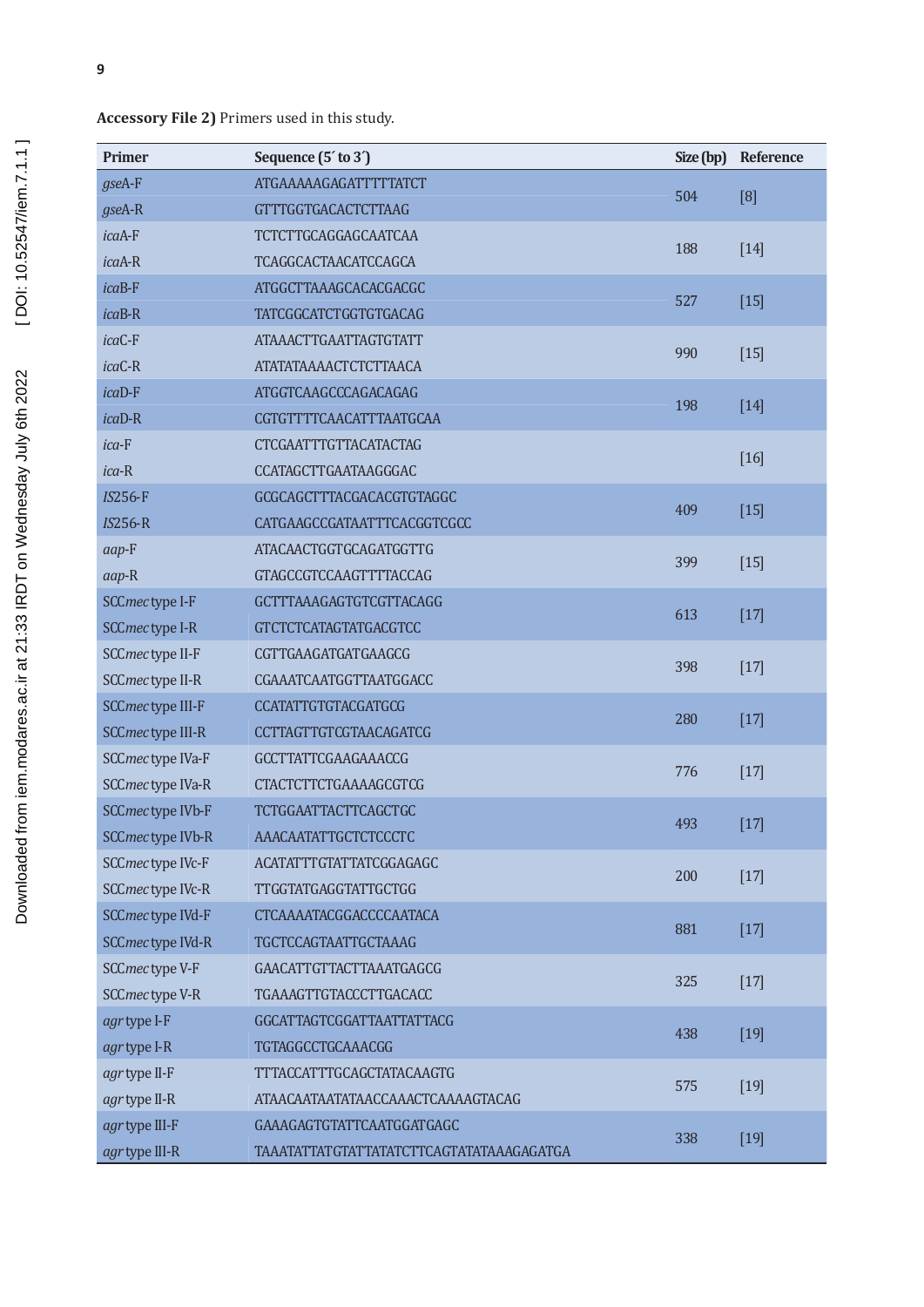presence of 3 different *agr* types among biofilm-producing *S. epidermidis* strains, and *agr* Type I was the dominant type among the strains isolated from healthy and clinical samples (Table 3). On the other hand, *agr* Type II was also detected in 25% (n=7) and 13% (n=2) of the strains isolated from clinical samples and healthy people, respectively.

**Antibiotic susceptibility testing:** The results of antibiotic susceptibility test revealed that none of the strains in this study were resistant to vancomycin, linezolid,<br>teicoplanin, quinupristin-dalfopristin, and quinupristin-dalfopristin, and chloramphenicol (Table 4). On the other hand, among the clinical strains, resistance to erythromycin, clindamycin, and cefoxitin was higher than in the other strains, and more than 50% of the strains showed resistance to these three antibiotics. Moreover, among *S. epidermidis* strains isolated from healthy people, resistance to all antibiotics was less than 50%, and the highest resistance was observed to erythromycin. The rate of resistance to antibiotics among the clinical strains was significantly higher than in the strains isolated from healthy people (Table 4). Among the biofilm-producing strains of both sources, resistance to erythromycin was higher compared to other antibiotics, and the rate of resistance to clindamycin and trimethoprim-sulfamethoxazole among the strains isolated from healthy people was significantly higher than in clinical strains (Table 4). Moreover, in this study, 89% (n=25) and 60% (n=9) of biofilm producing *S. epidermidis* strains isolated from patients and healthy people, showed resistance to cefoxitin and were classified as methicillin resistant *S. epidermidis* (MRSE), respectively. On the other hand, it was found that among all 56 MRSE strains, 20% (n=11) belonged to outpatients, and out of the 25 biofilm producing MRSE strains, 18 (72%) strains were isolated from hospitalized patients.

**Typing of biofilm producing strains:** Typing of 43 biofilm-positive *S. epidermidis* strains isolated from healthy people and clinical samples showed the presence of 10 diverse PhP types consisting of 3 common types (CTs) (n=36, 84%) and 7 single types (STs) (16%) (Table 5 and Accessory File 1); among which the strains isolated from healthy people belonged to 2 CTs and 1 ST, and clinical strains were more diverse and belonged to 3 CTs and 6 STs. In this study, CT1 and CT2 were the most common types among the isolates of both sources, and CT1 was the dominant CT type (49%, n=21 strains). On the other hand, CT3 (n=4, 9%) was only found among the clinical isolates. **SCC***mec* **typing:** All 34 cefoxitin-resistant *S. epidermidis* strains carried *mec*A gene, and the results of SCC*mec* typing of biofilmproducing MRSE strains revealed that out of 25 clinical strains, 19 (76%) strains were positive for SCC*mec* Type III and classified as hospital-acquired MRSE (HA-MRSE) strains (Table 5). Furthermore, 5 (20%) strains harbored SCC*mec* Type IV, and one strain (4%) also carried SCC*mec* Type V and was regarded as community acquired MRSE (CA-MRSE). On the other hand, among 9 MRSE strains isolated from healthy people, SCC*mec* Type III was prevalent in 8 (89%) strains, and the presence of SCC*mec* Type IV was limited to 1 (11%) strain.

#### **Discussion**

According to the results of MTP, as a quantitative gold standard method for the detection of biofilm formation, 28% of *S. epidermidis* clinical isolates were found to form biofilm, which is lower than those reported in some studies in Iran, France, Thailand, and Egypt<sup>[8, 21-27]</sup>. The present study results showed a higher biofilm formation capacity in clinical isolates (28%) in comparison to strains isolated from healthy people (12%). In a study in France, the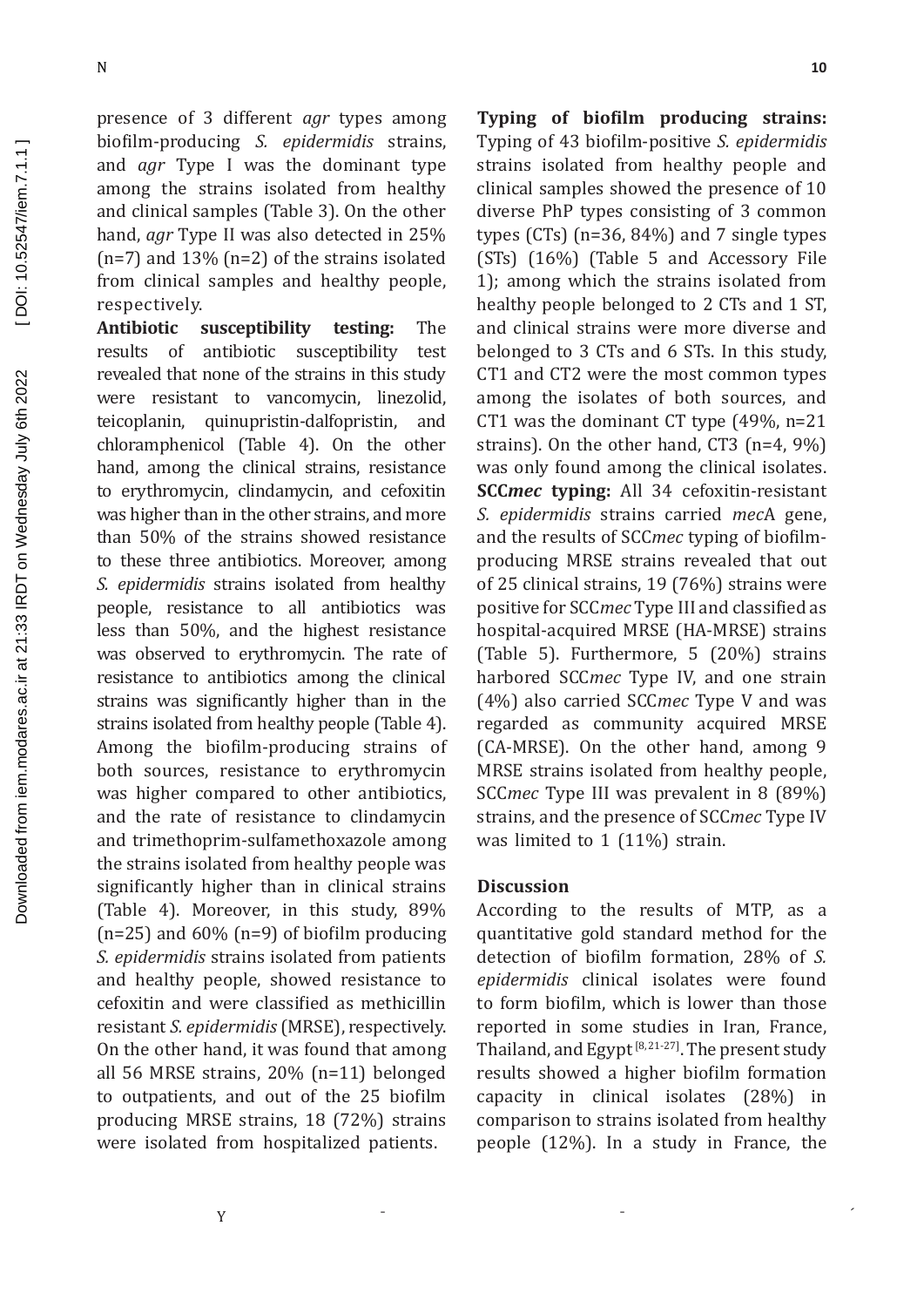prevalence of *ica* gene among *S. epidermidis* strains isolated from clinical samples and healthy people was 5.6 and 11.4%, respectively [28]. Patient's conditions such as gender, age, and duration of hospitalization may affect the biofilm formation capacity of bacteria [29]. No significant difference was found in the frequency of *S. epidermidis* strains isolated from men and women (*p*=.6715). Moreover, the isolation rate of *S. epidermidis* strains was higher among older and younger men and women, respectively, which is almost consistent with the result of another study by Pinheiro et al.  $(2014)$ <sup>[30]</sup>. In general, these findings could be due to the weakened immune system in infants and the elderly patients, which are at higher risk of contamination with *S. epidermidis* in these age ranges. The type of biological specimen is another factor that affects the amount of biofilm production.

The qualitative Congo-red agar test may be influenced by medium composition and culture conditions, which results in the variation in the interpretation of the test results, the low efficiency of this test for screening biofilm-producing strains has been reported previously  $[31]$ , In a study in Shiraz, Iran, 81.9% of *S. epidermidis* strains were positive for the presence of *ica*A/D genes [23]. Furthermore, in another study in southwest Iran, *ica*A and *ica*D genes were found in 40 and 19% of isolates. On the other hand, some studies have shown that "the ability of *S. epidermidis* to form biofilm is not always dependent on the presence of *ica* genes" [31].

In the present study, the binding ability of clinical strains carrying *ica* genes to polystyrene microtiter plate was more than that of the strains isolated from healthy people, as the prevalence of these genes in clinical specimens was more than in the strains isolated from healthy people. According to the results of this study, the role

of *ica*A and *ica*D genes in biofilm formation among *S. epidermidis* strains is very important, and their presence and expression are necessary for biofilm formation in this bacterium. In line with the present study, in a study in China, it was shown that biofilm formation was significantly higher among clinical isolates carrying an *ica*A gene, which indicates the important role of *ica*A gene in biofilm production [32].

The rate of resistance to a variety of antibiotics was higher among clinical isolates than in the strains isolated from healthy people, which could be due to the high rate of hospitalization in different hospitals for the treatment of various bacterial infections. Furthermore, all of the *S. epidermidis* strains isolated from healthy people and patients were susceptible to chloramphenicol, vancomycin, teicoplanin, quinupristin-dalfopristin, and linezolid. The rate of resistance to vancomycin among *S. aureus* and *S. epidermidis* strains is very low in Iran, and linezolid and quinupristindalfopristin are new antibiotics used for the treatment of infections caused by vancomycin resistant isolates; thus, low resistance to these antibiotics was expected. The present study findings revealed that 89 and 60% of biofilm-positive strains isolated from patients and healthy people showed resistance to cefoxitin and were classified as MRSE, respectively. A lower rate of resistance to this antibiotic has been reported in southwest Iran [21].

In this study, the clonal dissemination of 43 biofilm producing *S. epidermidis* strains was investigated using a combination of high-resolution PhP, *agr*, and SCC*mec* typing method, of which only nine strains showed susceptibility to cefoxitin and were not typeable for SCC*mec*. The distribution of SCC*mec* types was only limited to Type I, III, and V, and SCC*mec* Type III was the dominant one among the clinical and healthy samples,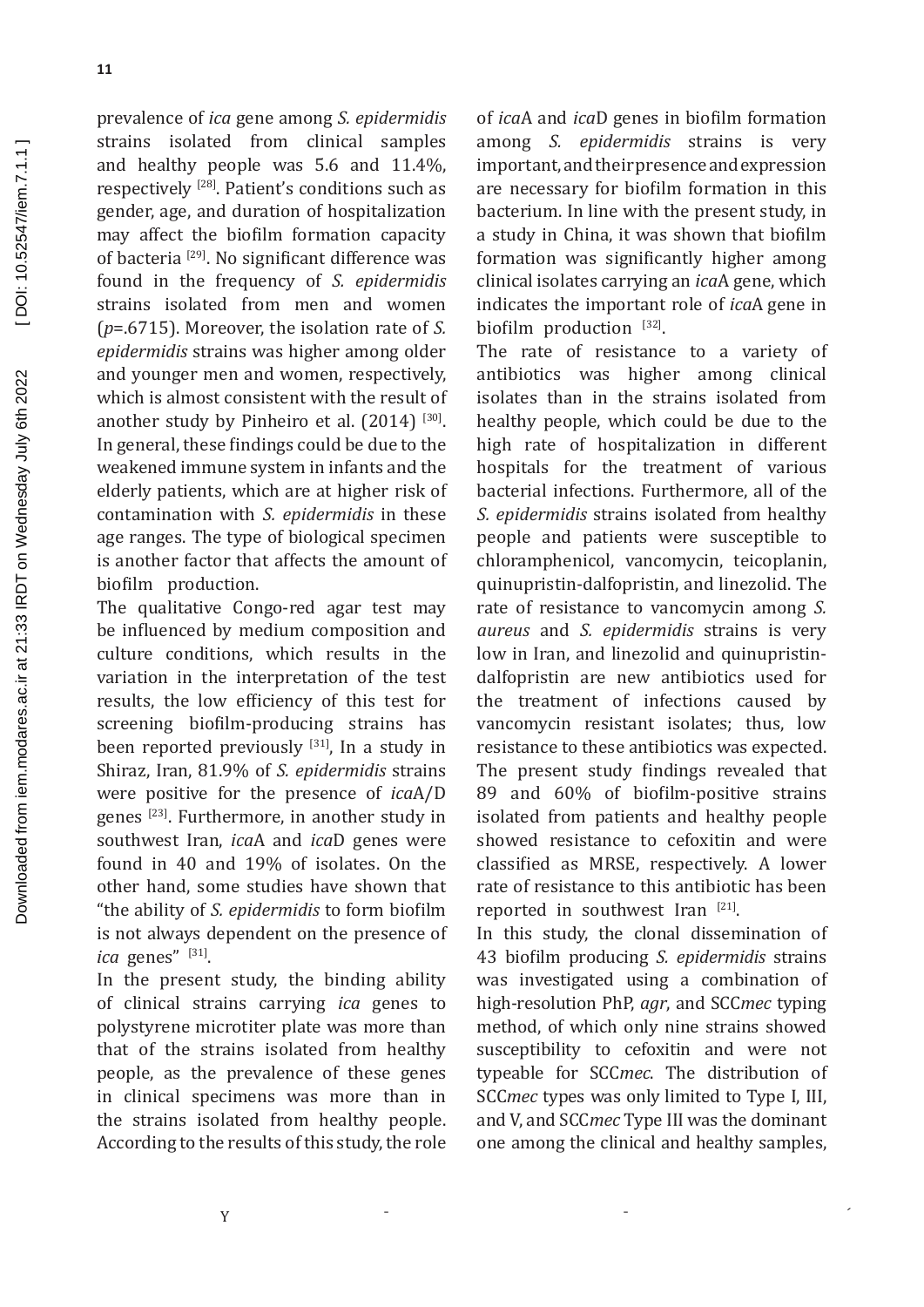which indicated the hospital origin of these isolates only found in CTs, this finding is consistent with the finding of our previous study  $[8]$ . On the other hand, all CA-MRSE strains, which harbored SCC*mec* Type IV and V, were only classified as STs. In contrast to MRSE strains isolated from healthy people, the results showed the higher distribution of SCC*mec* Type IV in clinical samples, suggesting the community origin of such MRSE isolates in this hospital in Isfahan. These findings were not expected and could be due to the recent dissemination of these clone types from the community into the studied hospital. Several structural differences in SCC*mec*  elements have identified in CoNs in different countries [33]. Consistent with the present study findings, Du et al. (2013) reported Type III as the dominant SCC*mec* type (97.5%) in hospitals in China [32]. In contrast to the present study results, a study in Iran showed the presence of SCC*mec* Types II-VI among clinical MRSE isolates in Isfahan hospitals with Type V as the dominant one  $[34]$ . Najar-Peerayeh et al. (2016) reported another type of SCC*mec* (VII) among clinical isolates of *S. epidermidis* isolated from patients in ICU in Tehran, Iran [35]. According to their study results, the difference in SCC*mec* types might be due to the differences in some factors such as geographical items, place of sampling, and source of samples [34].

All the 43 biofilm-producing *S. epidermidis* strains were typeable using *agr* typing method, and all 3 *agr* types were detected in this study, which is in contrast to other studies indicating that some strains were not typeable [11, 20, 36]. Moreover, *agr* Type I was the most frequent *agr* type among *S. epidermidis* strains isolated from hospitalized patients and healthy people, which is consistent with other studies results [11, 36-37].

The usefulness and capability of PhenePlate system for typing of staphylococci has been reported previously  $[15, 19, 38-40]$ . In this study, diverse PhP types consisting of 3 CTs and 7 STs were identified; CT1 and CT2 were the most common types among the strains isolated from patients and healthy people, indicating their common origin. Moreover, CT3 was only found among the strains isolated from clinical samples, suggesting the unique origin of this clone and its limited prevalence only in the hospital and not in the community. Among 7 CTs identified, 6 CTs belonged to the strains isolated from clinical samples, and only one strain isolated from healthy people was classified as ST. The presence of common PhP types among healthy and clinical samples suggests<br>the dissemination of biofilm-positive dissemination of *S. epidermidis* strains from hospitals to communities and the circulation of the same clones in the communities as well as in the hospital environments [15].

### **Conclusion**

The results of this study showed the presence and persistence of diverse clone types of biofilm-producing *S. epidermidis* strains among patients and healthy people, harboring common PhP, *agr*, and SCC*mec* types; also, antibiotic resistance patterns of these strains were determined. Moreover, the high prevalence of antibiotic-resistant biofilm-producing *S. epidermidis* strains is an important public health problem that makes the treating management so difficult. Vancomycin, linezolid, and quinupristindalfopristin could be considered as the best choice for antibiotic treatment of antibioticresistant biofilm-producing MRSE strains in Isfahan, Iran.

## **Acknowledgment:** Not applicable. **Ethical Permission:** Not applicable.

**Conflict of Interest:** The authors declare that there is no conflict of interest with the organization that sponsored this research and publications arising from this research.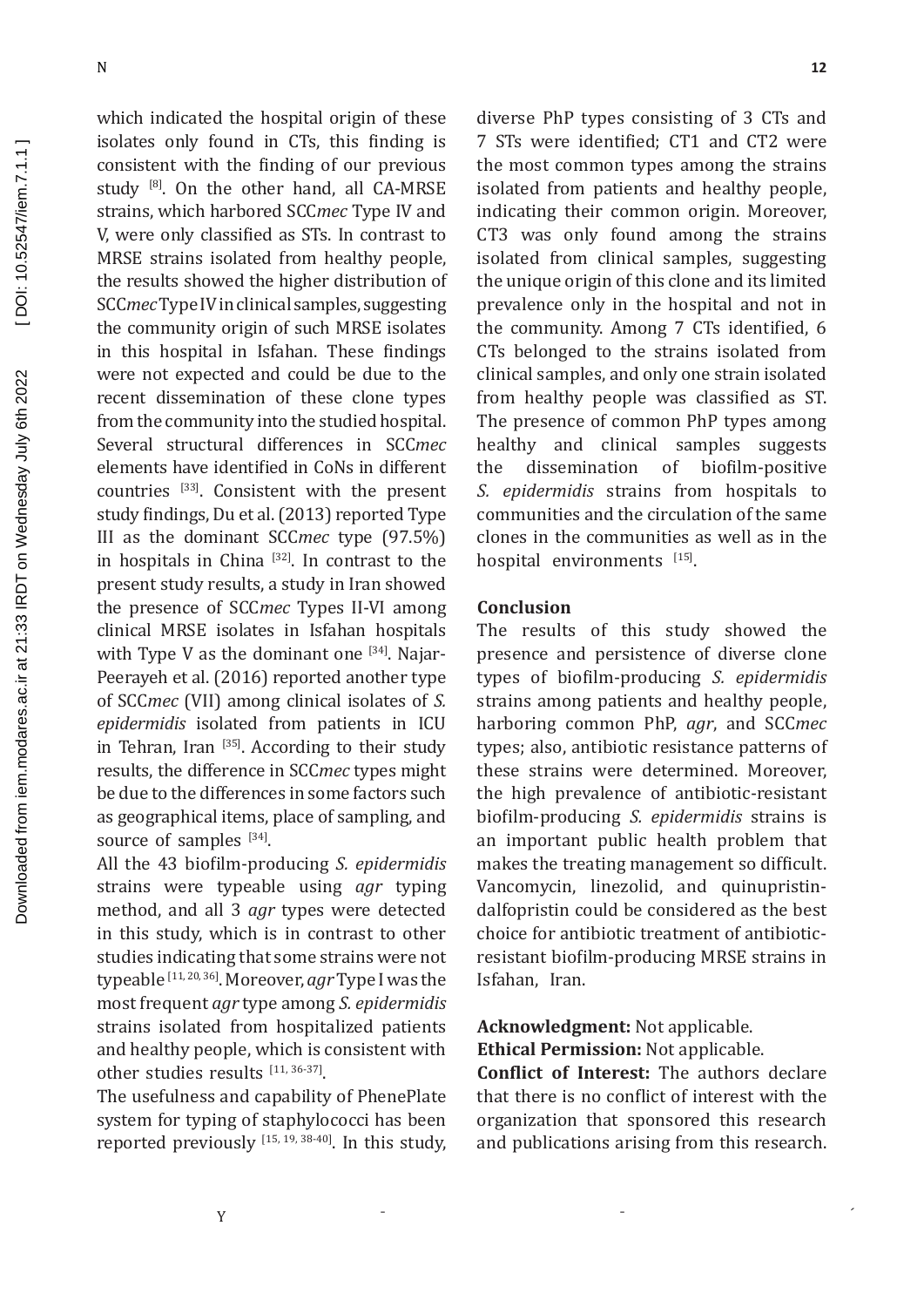**Authors' Contributions:** Conceptualization: FR; Data curation and formal analysis: MD and FR; Investigation: MD and FR; Methodology and project administration: FR; Supervision: FR; Validation: FR; Writing of original draft: MD; Writing, reviewing, and editing: FR**.**

**Fundings:** The results presented in this paper were part of Maryam Danesh's MSc thesis supported by a research budget from University of Isfahan.

**Consent to participate:** Consent form was obtained from all healthy people .

## **References**

- 1. Cheung GY, Otto M. Understanding<br>the significance of Staphylococcus ance of Staphylococcus<br>bacteremia in babies epidermidis and children. Curr Opin Infect Dis. 2010;23(3):208-16.
- 2. Gomes F, Leite B, Teixeira P, Oliveira R. Strategies to control Staphylococcus epidermidis biofilms. In: Méndez-Vilas's A, editor. Science against microbial pathogens: Communicating current research and technological advances Formatex Research Center; 2011, pp. 843-52.
- 3. Fey PD, Olson ME. Current concepts in biofilm formation of Staphylococcus<br>epidermidis. Future Microbiol. epidermidis. 2010;5(6):917-33.
- 4. Prasad S, Nayak N, Satpathy G, Nag H, Venkatesh P, Ramakrishnan S, et al. Molecular & phenotypic characterization of Staphylococcus epidermidis in implant related infections. Indian J Med Res. 2012;136(3):483-90.
- 5. O'Gara JP. ica and beyond: Biofilm mechanisms and regulation in<br>Staphylococcus epidermidis and Staphylococcus Staphylococcus aureus. FEMS Microbiol<br>Lett. 2007:270(2):179-88. 2007;270(2):179-88.
- 6. Chen M, Yu Q, Sun H. Novel strategies for the prevention and treatment of biofilm related infections. Int J Mol Sci.

2013;14(9):18488-501.

- 7. Līduma I, Tračevska T, Bērs U, Žileviča A. Phenotypic and genetic analysis of biofilm formation by Staphylococcus epidermidis. Medicina. 2012;48(6):45.
- 8. Rahimi F. Molecular characteristics of biofilm-producing methicillin-resistant Staphylococcus epidermidis isolates causing urinary tract infections. Arch Clin Infect Dis. 2018;13(6):e61704.
- 9. Xu L, Li H, Vuong C, Vadyvaloo V, Wang J, Yao Y, et al. Role of the *luxS* quorumsensing system in biofilm formation and virulence of Staphylococcus epidermidis. Infect Immun. 2006;74(1):488-96.
- 10. Periasamy S, Joo H-S, Duong AC, Bach T-HL, Tan VY, Chatterjee SS, et al. How Staphylococcus aureus biofilms develop their characteristic structure. Proc Natl Acad Sci. 2012;109(4):1281-6.
- 11. Najar-Peerayeh S, Behmanesh M, Jazayeri Moghadas A. Staphylococcus epidermidis, conality and accessory gne regulator diversity in clinical isolates. Arch Clin Infect Dis. 2018; 13(4):e62833.
- 12. Rahimi F, Katouli M, Karimi S. Biofilm production among methicillin resistant Staphylococcus aureus strains isolated<br>from catheterized patients with catheterized patients with urinary tract infection. Microb Pathog. 2016;98:69-76.
- 13. Stepanović S, Vuković D, Hola V, Bonaventura GD, Diukić S, Ćirković I, et al. Quantification of biofilm in microtiter plates: overview of testing conditions and practical recommendations for assessment of biofilm production by staphylococci.<br>Apmis. 2007:115(8):891-9. Apmis. 2007;115(8):891-9.<br>14. Clinical and Laboratory
- Laboratory Standard Institute. Performance standards for<br>antimicrobial susceptibility testing. susceptibility 26th informational supplement. Wayne, Pa: Clinical and Laboratory Standard<br>Institute: 2016. Institute:
- 15. Rahimi F, Shokoohizadeh L. Characterization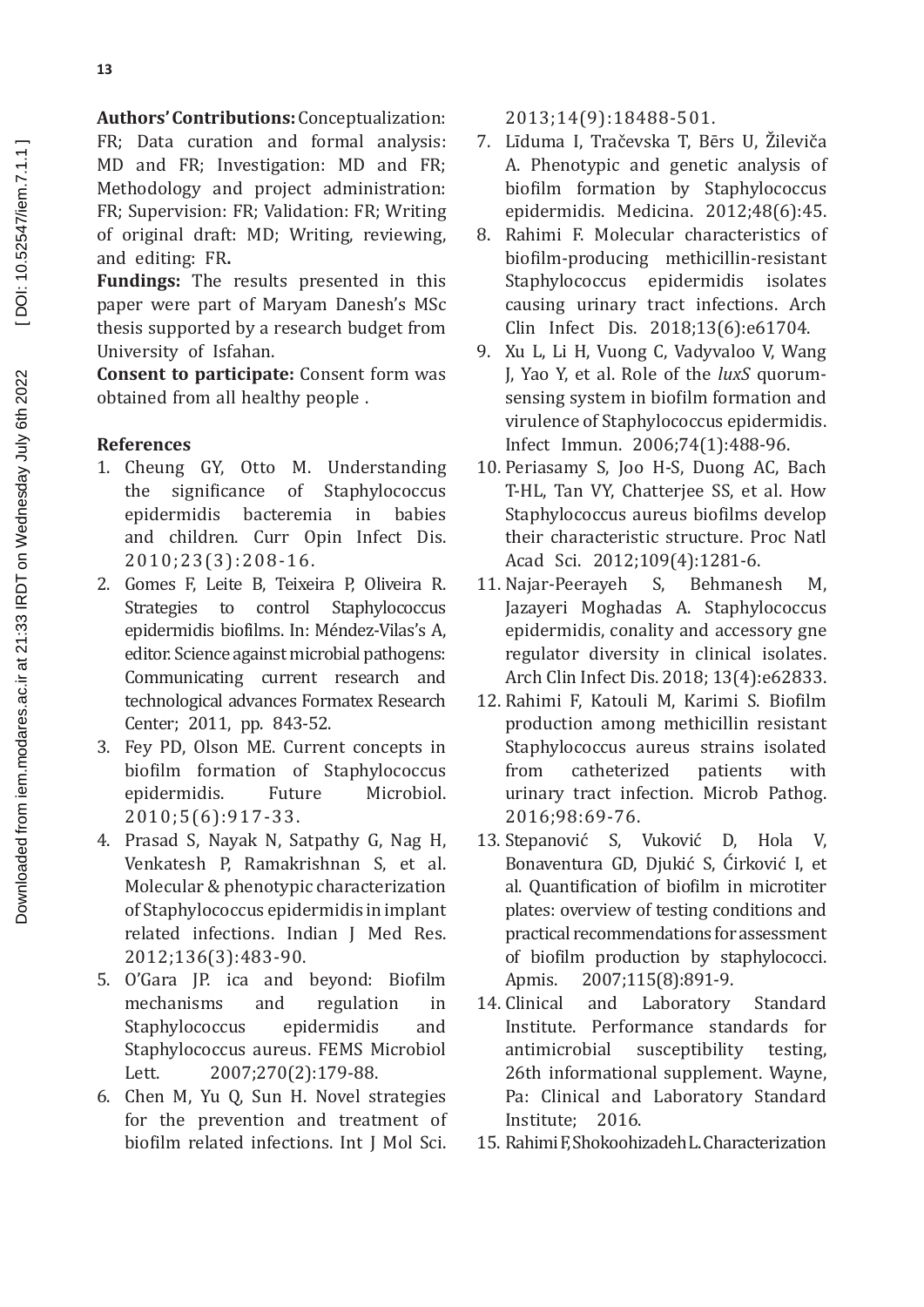of methicillin resistant Staphylococcus aureus strains among inpatients and outpatients in a referral hospital in Tehran, Iran. Microb Pathog. 2016;97:89-93.

- 16. Arciola CR, Baldassarri L, Montanaro L. Presence of *icaA* and *icaD* genes and slime production in a collection of staphylococcal strains from catheterassociated infections. J Clin Microbiol. 2001;39(6):2151-6.
- 17. Conlon KM, Humphreys H, O'Gara IP. Inactivations of rsbU and sarA by IS256 represent novel mechanisms of biofilm phenotypic variation in Staphylococcus epidermidis. J Bacteriol. 2004;186(18):6208-19.
- 18. Petrelli D, Zampaloni C, d'Ercole S, Prenna M, Ballarini P, Ripa S, et al. Analysis of differentgenetictraitsandtheirassociation with biofilm formation in Staphylococcus epidermidis isolates from central venous catheter infections. Eur J Clin Microbiol Infect Dis. 2006;25(12):773-781.
- 19. Rahimi F. Katouli  $M_{\star}$ Pourshafie MR. Characteristics of hospital-and community-acquired meticillin-resistant Staphylococcus aureus in Tehran, Iran. J. Med Microbiol. 2014;63(6):796-804.
- 20. Lina G, Boutite F, Tristan A, Bes M, Etienne J. Vandenesch F. Bacterial competition for human nasal cavity colonization: Role of Staphylococcal *agr* alleles. Appl Environ Microbiol. 2003;69(1):18-23.
- 21. Farajzadeh Sheikh A, Asareh Zadegan Dezfuli A, Navidifar T, Samei Fard S, Dehdashtian M. Association between hiofilm formation. structure and antibiotic resistance in Staphylococcus epidermidis isolated from neonatal septicemia in southwest Iran. Infect Drug 2019:12:1771-82. Resist.
- 22. Solati SM, Tajbakhsh E , Khamesipour F. Gugnani HC. Prevalence of virulence genes of biofilm producing strains of Staphylococcus epidermidis isolated

from clinical samples in Iran. AMB  $2015;5(1):1-5.$ Express.

- 23. Zalipour M, Ebrahim-Saraie HS, Sarvari J, Khashei R. Detection of biofilm production capability and *icaA/D* genes among staphylococci isolates from Shiraz, Iran. Jundishapur J Microbiol. 2016;9(12):e41431.
- 24. Ebrahimi A, Ghasemi M, Ghasemi B. Some virulence factors of staphylococci isolated from wound and skin infections in Shahrekord, IR Iran. Jundishapur J Microbiol. 2014;7(4):e9225.
- 25. Deka N. Comparison of tissue culture plate method, tube method and Congo red agar method for the detection of biofilm formation by coagulase negative Staphylococcus isolated from nonclinical isolates. Int J Curr Microbiol Appl Sci. 2014;3(10):810-5.
- 26. Gad GFM, El-Feky MA, El-Rehewy MS, Hassan MA, Abolella H, El-Baky RMA. Detection of icaA, icaD genes and biofilm production by Staphylococcus aureus and Staphylococcus epidermidis isolated from urinary tract catheterized patients. J Infect Dev Ctries. 2009;3(05):342-51.
- 27. Kord M, Ardebili A, Jamalan M, Jahanbakhsh R, Behnampour N, Ghaemi EA. Evaluation of biofilm formation and presence of *ica* genes in Staphylococcus epidermidis clinical isolates. Osong Public Health Res Perspect. 2018;9(4):160-6.
- 28. Galdbart J-O, Allignet J, Tung H-S, Rydèn C. El Solh N. Screening for Staphylococcus markers discriminating epidermidis between skin-flora strains and those responsible for infections of joint prostheses. J Infect Dis. 2000;182(1):351-5.
- 29. Singhai M, Malik A, Shahid M, Malik A. Rawat V. Colonization of peripheral intravascular catheters with biofilm producing microbes: evaluation of risk factors. Niger Med J. 2012;53(1):37-41.
- 30. Pinheiro L, Brito CI, Pereira VC, Oliveira